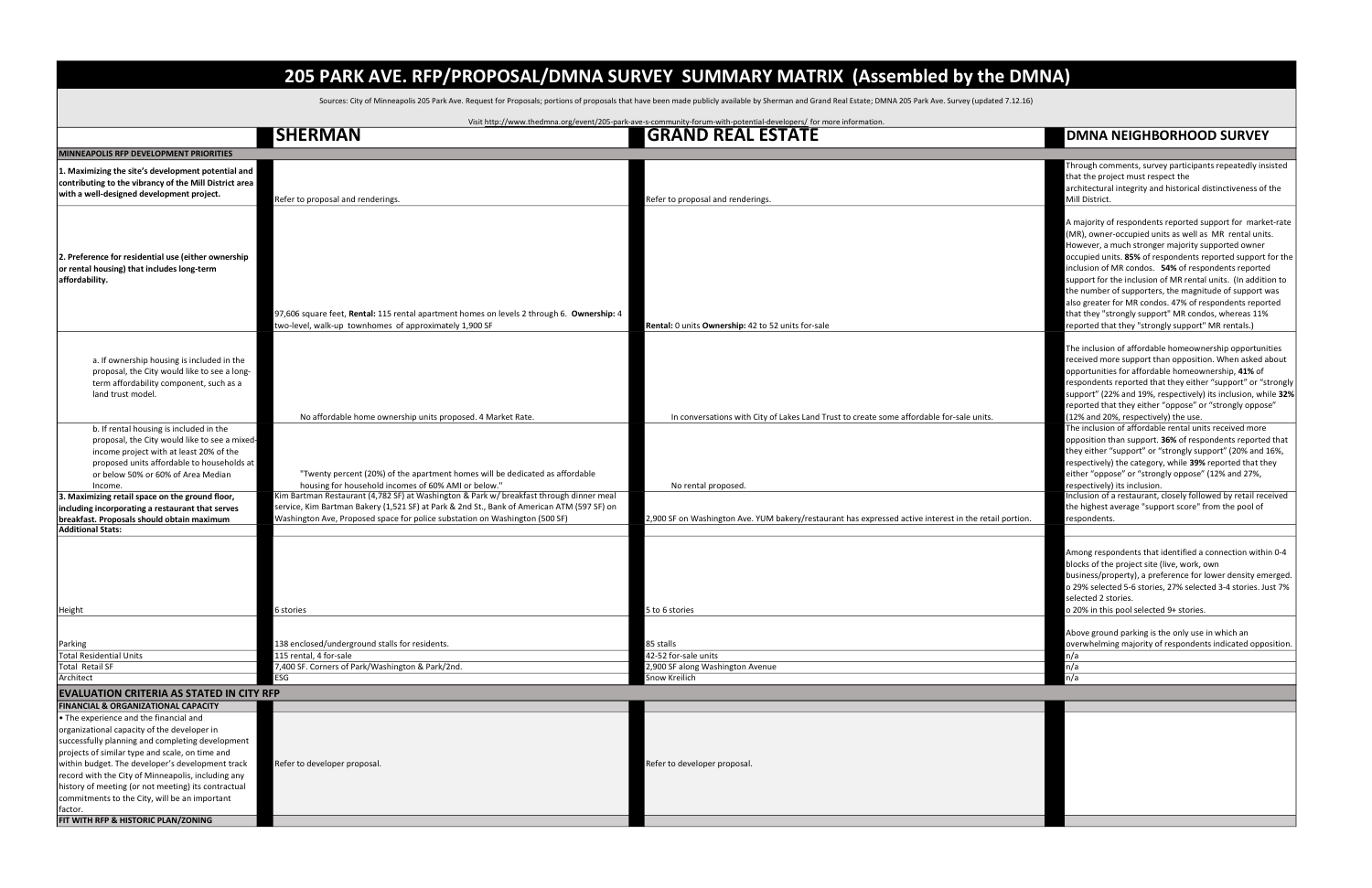## 205 PARK AVE. RFP/PROPOSAL/DMNA SURVEY SUMMARY MATRIX (Assembled by the DMNA)

Sources: City of Minneapolis 205 Park Ave. Request for Proposals; portions of proposals that have been made publicly available by Sherman and Grand Real Estate; DMNA 205 Park Ave. Survey (updated 7.12.16)

| <b>GRAND REAL ESTATE</b><br><b>SHERMAN</b><br>$\cdot$ The extent to which the proposed development<br>meets the goals and requirements outlined in this<br>RFP, as well as the goals of the Update to the<br>Historic Mills District Plan (including the goal of<br>Refer to developer proposal.<br>Refer to developer proposal.<br>active retail/public uses on the ground floor) and<br>meets the Minneapolis Zoning Code and The<br>Minneapolis Plan for Sustainable Growth.<br><b>DESIGN, RESIDENTIAL COMPONENT, AFFORDABLE</b><br><b>HOUSING</b><br>A proposal that includes a well-designed<br>Design: See renderings. 6-stories. Five-levels of wood frame over ground level concrete<br>development project with added weight given to a<br>structure. Residential Use: 4 market-rate, walk-up townhomes, 115 rental units (20%<br>residential proposal (either ownership or rental)<br>Design: See renderings. 5-6 stories. Concrete frame. Residential Use: 42-52 for sale units (exploring some<br>affordable).<br>affordable owner-occupied units with City of Lake Community Land Trust)<br>that includes long-term affordability.<br>we are committed to exploring the viability of including affordable units, but cannot commit to it at this<br>$\cdot$ If ownership housing is included in the proposal,<br>stage. We have met with Jeff<br>the City would like to see a long-term affordability<br>Washburne of City of Lakes Community Land Trust to explore the feasibility of including a number of land<br>component, such as a land trust model.<br>No affordable home ownership units proposed.<br>trust units. We will continue that conversation. "<br>. If rental housing is included in the proposal, the<br>City would like to see a mixed-income project with<br>at least 20% of the proposed units affordable to<br>households at or below 50% or 60% of Area Median<br>20% of rental units (23 units) dedicated as affordable for 60 AMI or less<br>No rental units proposed<br>Income.<br><b>RETAIL</b><br>Kim Bartman restaurant and bakery at Washington corner and 2nd Street corner., Bank of<br>$\cdot$ The degree to which the proposal maximizes<br>America ATM on Washington, space reserved for police substation (MPD commitment and<br>ground floor retail, including incorporating a<br>Full retail along Washington Ave. frontage. YUM bakery/café has expressed interest.<br>restaurant that serves breakfast.<br>operating funds TBD)<br>$\cdot$ The existence of committed building tenant(s), if<br>proposal contains a commercial, retail or office | <b>DMNA NEIGHBORHOOD SURVEY</b>                                                                                                                                                                                                                                                                                                |
|---------------------------------------------------------------------------------------------------------------------------------------------------------------------------------------------------------------------------------------------------------------------------------------------------------------------------------------------------------------------------------------------------------------------------------------------------------------------------------------------------------------------------------------------------------------------------------------------------------------------------------------------------------------------------------------------------------------------------------------------------------------------------------------------------------------------------------------------------------------------------------------------------------------------------------------------------------------------------------------------------------------------------------------------------------------------------------------------------------------------------------------------------------------------------------------------------------------------------------------------------------------------------------------------------------------------------------------------------------------------------------------------------------------------------------------------------------------------------------------------------------------------------------------------------------------------------------------------------------------------------------------------------------------------------------------------------------------------------------------------------------------------------------------------------------------------------------------------------------------------------------------------------------------------------------------------------------------------------------------------------------------------------------------------------------------------------------------------------------------------------------------------------------------------------------------------------------------------------------------------------------------------------------------------------------------------------------------------------------------------------------------------------------------------------------------------------------------------------------------------------------------------------------------------------------------------------------------------------------|--------------------------------------------------------------------------------------------------------------------------------------------------------------------------------------------------------------------------------------------------------------------------------------------------------------------------------|
|                                                                                                                                                                                                                                                                                                                                                                                                                                                                                                                                                                                                                                                                                                                                                                                                                                                                                                                                                                                                                                                                                                                                                                                                                                                                                                                                                                                                                                                                                                                                                                                                                                                                                                                                                                                                                                                                                                                                                                                                                                                                                                                                                                                                                                                                                                                                                                                                                                                                                                                                                                                                         |                                                                                                                                                                                                                                                                                                                                |
|                                                                                                                                                                                                                                                                                                                                                                                                                                                                                                                                                                                                                                                                                                                                                                                                                                                                                                                                                                                                                                                                                                                                                                                                                                                                                                                                                                                                                                                                                                                                                                                                                                                                                                                                                                                                                                                                                                                                                                                                                                                                                                                                                                                                                                                                                                                                                                                                                                                                                                                                                                                                         |                                                                                                                                                                                                                                                                                                                                |
|                                                                                                                                                                                                                                                                                                                                                                                                                                                                                                                                                                                                                                                                                                                                                                                                                                                                                                                                                                                                                                                                                                                                                                                                                                                                                                                                                                                                                                                                                                                                                                                                                                                                                                                                                                                                                                                                                                                                                                                                                                                                                                                                                                                                                                                                                                                                                                                                                                                                                                                                                                                                         |                                                                                                                                                                                                                                                                                                                                |
|                                                                                                                                                                                                                                                                                                                                                                                                                                                                                                                                                                                                                                                                                                                                                                                                                                                                                                                                                                                                                                                                                                                                                                                                                                                                                                                                                                                                                                                                                                                                                                                                                                                                                                                                                                                                                                                                                                                                                                                                                                                                                                                                                                                                                                                                                                                                                                                                                                                                                                                                                                                                         |                                                                                                                                                                                                                                                                                                                                |
|                                                                                                                                                                                                                                                                                                                                                                                                                                                                                                                                                                                                                                                                                                                                                                                                                                                                                                                                                                                                                                                                                                                                                                                                                                                                                                                                                                                                                                                                                                                                                                                                                                                                                                                                                                                                                                                                                                                                                                                                                                                                                                                                                                                                                                                                                                                                                                                                                                                                                                                                                                                                         | Refer to item 2a under "Minneapolis RFP Development<br>Priorities" above.                                                                                                                                                                                                                                                      |
|                                                                                                                                                                                                                                                                                                                                                                                                                                                                                                                                                                                                                                                                                                                                                                                                                                                                                                                                                                                                                                                                                                                                                                                                                                                                                                                                                                                                                                                                                                                                                                                                                                                                                                                                                                                                                                                                                                                                                                                                                                                                                                                                                                                                                                                                                                                                                                                                                                                                                                                                                                                                         | Refer to item 2b under "Minneapolis RFP Development<br>Priorities" above.                                                                                                                                                                                                                                                      |
|                                                                                                                                                                                                                                                                                                                                                                                                                                                                                                                                                                                                                                                                                                                                                                                                                                                                                                                                                                                                                                                                                                                                                                                                                                                                                                                                                                                                                                                                                                                                                                                                                                                                                                                                                                                                                                                                                                                                                                                                                                                                                                                                                                                                                                                                                                                                                                                                                                                                                                                                                                                                         |                                                                                                                                                                                                                                                                                                                                |
|                                                                                                                                                                                                                                                                                                                                                                                                                                                                                                                                                                                                                                                                                                                                                                                                                                                                                                                                                                                                                                                                                                                                                                                                                                                                                                                                                                                                                                                                                                                                                                                                                                                                                                                                                                                                                                                                                                                                                                                                                                                                                                                                                                                                                                                                                                                                                                                                                                                                                                                                                                                                         | This inclusion of a restaurant, closely followed by retail<br>received the highest average "support score" from the pool<br>of respondents.                                                                                                                                                                                    |
|                                                                                                                                                                                                                                                                                                                                                                                                                                                                                                                                                                                                                                                                                                                                                                                                                                                                                                                                                                                                                                                                                                                                                                                                                                                                                                                                                                                                                                                                                                                                                                                                                                                                                                                                                                                                                                                                                                                                                                                                                                                                                                                                                                                                                                                                                                                                                                                                                                                                                                                                                                                                         |                                                                                                                                                                                                                                                                                                                                |
| Letters of Intent from Kim Bartman & Bank of America<br>'UM provided Grand RE with an e-mail confirming strong interest.<br>component.<br>PUBLICLY ACCESSIBLE AMENITIES                                                                                                                                                                                                                                                                                                                                                                                                                                                                                                                                                                                                                                                                                                                                                                                                                                                                                                                                                                                                                                                                                                                                                                                                                                                                                                                                                                                                                                                                                                                                                                                                                                                                                                                                                                                                                                                                                                                                                                                                                                                                                                                                                                                                                                                                                                                                                                                                                                 |                                                                                                                                                                                                                                                                                                                                |
| $\bullet$ The incorporation or publicly accessible amenities<br>Public dog relief area. Bike parking at residential and retail entrances. Outdoor seating for<br>Public dog relief area. Bike parking in the garage and street. Outdoor seating adjacent to retail along<br>such as generous landscaping, public art, outdoor<br>restaurant & bakery. Native landscaping.<br>Washington. Landscaping.                                                                                                                                                                                                                                                                                                                                                                                                                                                                                                                                                                                                                                                                                                                                                                                                                                                                                                                                                                                                                                                                                                                                                                                                                                                                                                                                                                                                                                                                                                                                                                                                                                                                                                                                                                                                                                                                                                                                                                                                                                                                                                                                                                                                   | highest average "support score" with 4.3 out of a possible 5.<br>This was followed by outdoor seating (3.6), public art (3.5)                                                                                                                                                                                                  |
| <u>aating hika narking and/or a nuhlie dog roliaf</u><br>DESIGN FIT WITH NEIGHBORHOOD CHARACTER +                                                                                                                                                                                                                                                                                                                                                                                                                                                                                                                                                                                                                                                                                                                                                                                                                                                                                                                                                                                                                                                                                                                                                                                                                                                                                                                                                                                                                                                                                                                                                                                                                                                                                                                                                                                                                                                                                                                                                                                                                                                                                                                                                                                                                                                                                                                                                                                                                                                                                                       |                                                                                                                                                                                                                                                                                                                                |
| Design's Fit With Neighborhood: "This new project is designed as a slightly modified second phase of<br>$\cdot$ The degree to which the proposal supports the<br>Design's Fit With Neighborhood: "The building design takes architectural cues from the<br>"Park Avenue Lofts located at 200 Park Avenue and will complete the originally envisioned "bookends<br>neighborhood's design character and contributes to<br>historic mill buildings on 2nd Street as well as the newer residential developments in the<br>The proposed building will be constructed in the same high quality materials as Park Avenue Lofts with a<br>the public realm.<br>area." Refer to renderings.   <b>Contribution to Public Realm:</b> High-quality native landscaping,<br>concrete structure, brick exterior, landscaping and large windows." Contribution to Public Realm:<br>andscaping, retail, retail seating, public dog park, walk-up units, second story terrace<br>ghting and signage, outdoor retail seating, walk-up units                                                                                                                                                                                                                                                                                                                                                                                                                                                                                                                                                                                                                                                                                                                                                                                                                                                                                                                                                                                                                                                                                                                                                                                                                                                                                                                                                                                                                                                                                                                                                                                | Survey participants repeatedly commented that the project<br>must respect the architectural integrity and historical<br>distinctiveness of the Mill District. Numerous comments<br>express a strong endorsement of an earlier proposal for a<br>residential building designed as a mirror-image of the Park<br>Avenue<br>ofts. |
| <b>EXTERIORI MATERIALS + ENVIRONMENTAL DESIGN</b>                                                                                                                                                                                                                                                                                                                                                                                                                                                                                                                                                                                                                                                                                                                                                                                                                                                                                                                                                                                                                                                                                                                                                                                                                                                                                                                                                                                                                                                                                                                                                                                                                                                                                                                                                                                                                                                                                                                                                                                                                                                                                                                                                                                                                                                                                                                                                                                                                                                                                                                                                       |                                                                                                                                                                                                                                                                                                                                |
| <b>Exterior Materials: Exterior materials will consist of</b><br>brick, metal panel, composite siding and glass. Windows will be expansive, allowing plenty of<br>$\cdot$ The quality of the proposed project's exterior<br>daylight<br>design and materials and the intended application<br>into the dwelling units and retail bays. Environmental Design Standards: "This project will<br>lof LEED or other environmental standards.<br>support the residents' sustainable living experience by integrating components of LEED and<br>Exterior Materials: "Like Park Avenue Lofts, the building will be constructed from concrete<br>incorporating energy-efficient appliances, low-flow water fixtures, LED lighting, low-VOC<br>and will be clad in brick and metal." Refer to renderings. Environmental Design Standards: Not addressed<br>paints and building-wide recycling practices." Sound mitigation between floors and units.<br>in materials provided to DMNA. May be addressed in full RFP response.                                                                                                                                                                                                                                                                                                                                                                                                                                                                                                                                                                                                                                                                                                                                                                                                                                                                                                                                                                                                                                                                                                                                                                                                                                                                                                                                                                                                                                                                                                                                                                                      | The majority of respondents agreed that it is important for<br>any new development at 205 Park Ave. S to pursue<br>a high degree of environmental sustainability. (44% of<br>respondents selected "strongly agree"   37% selected<br>"agree")                                                                                  |
| <b>MARKET FEASIBILITY AND ABILITY TO SECURE</b><br><b>FINANCING</b>                                                                                                                                                                                                                                                                                                                                                                                                                                                                                                                                                                                                                                                                                                                                                                                                                                                                                                                                                                                                                                                                                                                                                                                                                                                                                                                                                                                                                                                                                                                                                                                                                                                                                                                                                                                                                                                                                                                                                                                                                                                                                                                                                                                                                                                                                                                                                                                                                                                                                                                                     |                                                                                                                                                                                                                                                                                                                                |
| . The market and financial feasibility of the project,<br>and its ability to secure necessary private funds and<br>be started and completed in a timely manner                                                                                                                                                                                                                                                                                                                                                                                                                                                                                                                                                                                                                                                                                                                                                                                                                                                                                                                                                                                                                                                                                                                                                                                                                                                                                                                                                                                                                                                                                                                                                                                                                                                                                                                                                                                                                                                                                                                                                                                                                                                                                                                                                                                                                                                                                                                                                                                                                                          |                                                                                                                                                                                                                                                                                                                                |
| <b>PUBLIC BENEFIT</b>                                                                                                                                                                                                                                                                                                                                                                                                                                                                                                                                                                                                                                                                                                                                                                                                                                                                                                                                                                                                                                                                                                                                                                                                                                                                                                                                                                                                                                                                                                                                                                                                                                                                                                                                                                                                                                                                                                                                                                                                                                                                                                                                                                                                                                                                                                                                                                                                                                                                                                                                                                                   |                                                                                                                                                                                                                                                                                                                                |